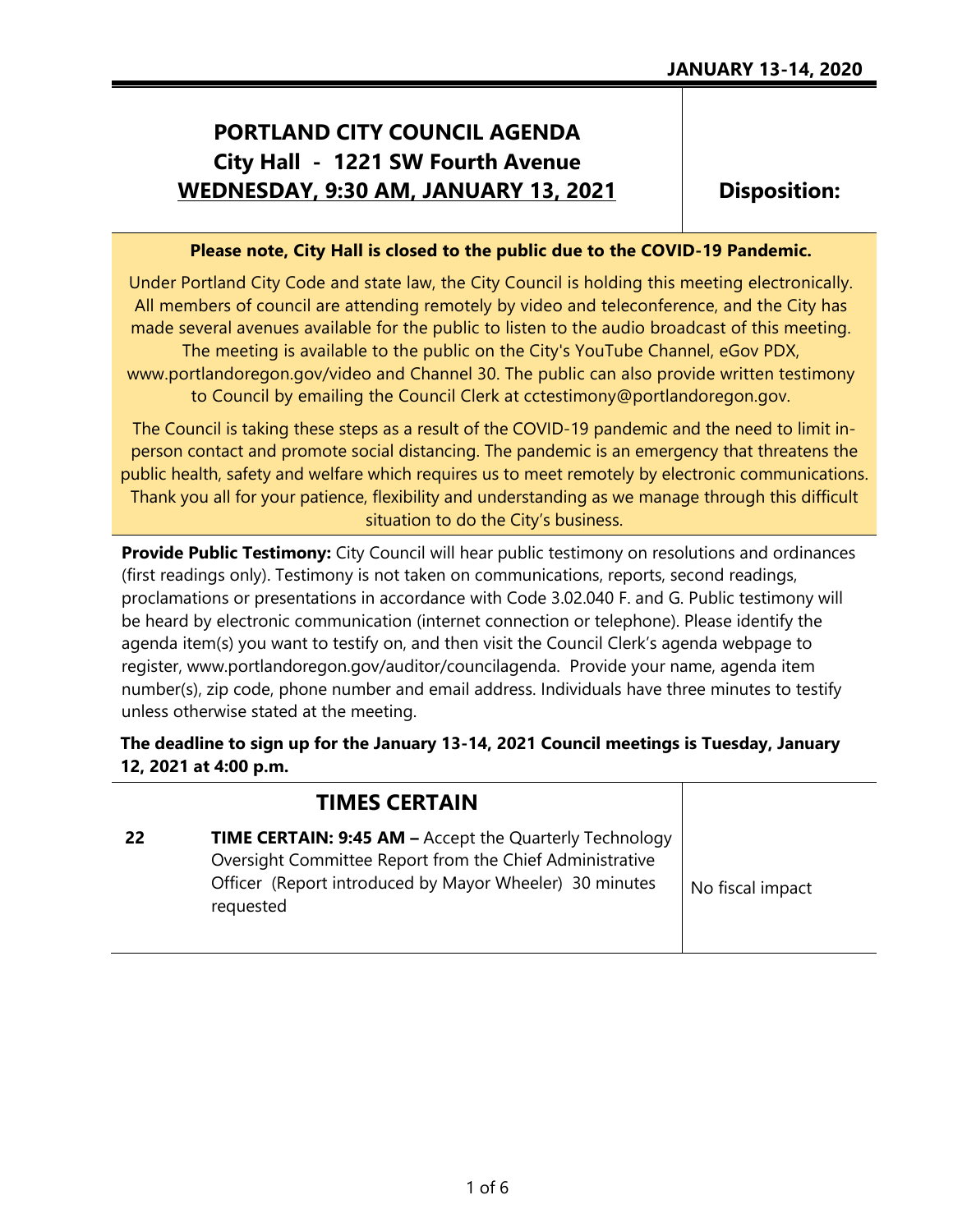|     | <b>CONSENT AGENDA - NO DISCUSSION</b>                                                                                                                                                                                                                                                     |                                                                                                                                                                               |
|-----|-------------------------------------------------------------------------------------------------------------------------------------------------------------------------------------------------------------------------------------------------------------------------------------------|-------------------------------------------------------------------------------------------------------------------------------------------------------------------------------|
|     | <b>Mayor Ted Wheeler</b>                                                                                                                                                                                                                                                                  |                                                                                                                                                                               |
|     | <b>Office of Management and Finance</b>                                                                                                                                                                                                                                                   | Total costs to the City                                                                                                                                                       |
| *23 | Pay settlement of James Taylor bodily injury claim in the sum<br>of \$36,517 resulting from a motor vehicle collision involving<br>the Portland Bureau of Transportation (Ordinance)                                                                                                      | to settle the claim is<br>\$36,517. The source of<br>funding is the City's<br>Insurance and Claims<br>Fund. All costs of the<br>settlement are in the<br>current fiscal year. |
|     | <b>Commissioner Mingus Mapps</b>                                                                                                                                                                                                                                                          |                                                                                                                                                                               |
|     | <b>Water Bureau</b>                                                                                                                                                                                                                                                                       |                                                                                                                                                                               |
| 24  | Authorize the Portland Water Bureau to execute a Collection<br>Agreement with the United States Forest Service in the<br>amount of \$215,000 to fund juvenile fish monitoring<br>activities required by the Bull Run Water Supply Habitat<br>Conservation Plan (Second Reading Agenda 10) | Funding for this exists<br>in the Water Bureau<br>current year budget<br>and will be built into<br>outyear budgets.                                                           |
|     | <b>REGULAR AGENDA</b>                                                                                                                                                                                                                                                                     |                                                                                                                                                                               |
|     | <b>Mayor Ted Wheeler</b>                                                                                                                                                                                                                                                                  |                                                                                                                                                                               |
| 25  | Appoint Travis Olson to the Floating Structures Code Board<br>of Appeal for term to expire January 12, 2024 (Report) 10<br>minutes requested                                                                                                                                              | No fiscal impact.                                                                                                                                                             |
|     | <b>Commissioner Carmen Rubio</b>                                                                                                                                                                                                                                                          |                                                                                                                                                                               |
|     | <b>Parks and Recreation</b>                                                                                                                                                                                                                                                               |                                                                                                                                                                               |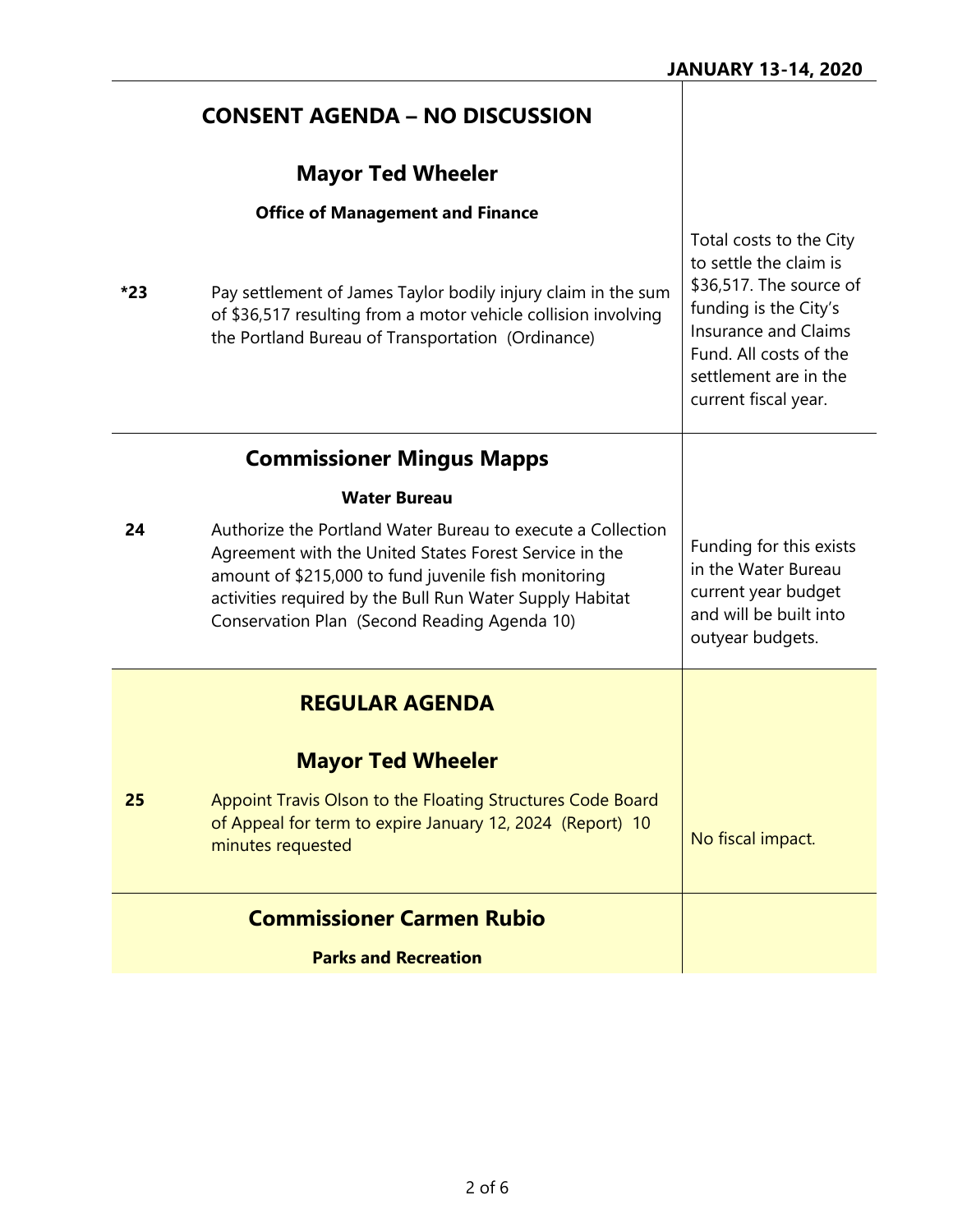|       |                                                                                                                                                                                                                | <b>JANUARY 13-14, 2020</b>                                                                                                                                                                                                                                                                                                                                                                                                                                                                                                                                                                                                                                                                                                                             |
|-------|----------------------------------------------------------------------------------------------------------------------------------------------------------------------------------------------------------------|--------------------------------------------------------------------------------------------------------------------------------------------------------------------------------------------------------------------------------------------------------------------------------------------------------------------------------------------------------------------------------------------------------------------------------------------------------------------------------------------------------------------------------------------------------------------------------------------------------------------------------------------------------------------------------------------------------------------------------------------------------|
| $*26$ | Declare the Forest Park NW 31st Ave Shed property surplus<br>real property and authorize the Bureau of Parks and<br>Recreation to dispose of the property by sale on the open<br>market (Ordinance)            | The sale of this<br>property is expected to<br>generate \$340,000<br>(medium confidence<br>based on comparable<br>properties) in<br>unbudgeted external<br>revenue for the bureau.<br>The bureau has not yet<br>determined where it<br>will allocate this<br>resource.                                                                                                                                                                                                                                                                                                                                                                                                                                                                                 |
|       | <b>Commissioner Dan Ryan</b>                                                                                                                                                                                   |                                                                                                                                                                                                                                                                                                                                                                                                                                                                                                                                                                                                                                                                                                                                                        |
|       | <b>Housing Bureau</b>                                                                                                                                                                                          |                                                                                                                                                                                                                                                                                                                                                                                                                                                                                                                                                                                                                                                                                                                                                        |
| $*27$ | Approve application under the Multiple-Unit Limited Tax<br>Exemption Program under the Inclusionary Housing Program<br>for Willis Apartments located at 1575 N Willis Blvd<br>(Ordinance) 10 minutes requested | This action would<br>result in estimated<br>foregone property tax<br>revenues to the City<br>totaling \$96,346 over<br>ten years for 44 units<br>affordable at or below<br>60% MFI. Total cost to<br>all jurisdictions<br>forgoing revenue is<br>estimated at \$291,958.<br>The estimated value of<br>the tax exemption for<br>the first year is \$31,701<br>(all jurisdictions), which<br>equals approximately<br>\$664 per affordable<br>unit per year of<br>affordability. The City<br>will still benefit from<br>property taxes<br>collected on the<br>improved value of the<br>land during the<br>exemption period. The<br>City will pay<br>Multnomah County the<br>\$9,000 application<br>activation fee if the<br>application moves<br>forward. |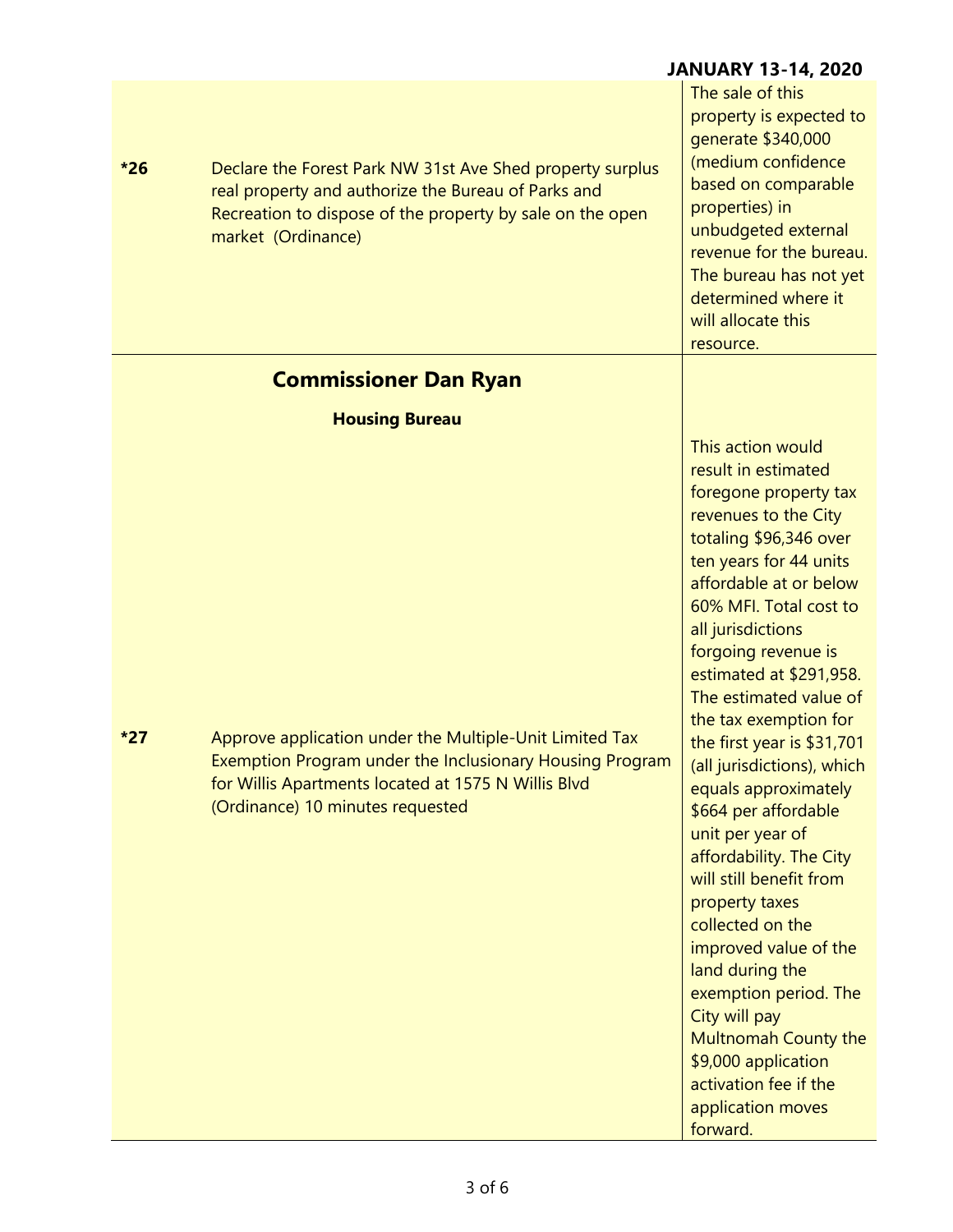## **JANUARY 13-14, 2020**

This Ordinance requests City Council approval of financing in an amount up to \$17,454,910 using Portland Housing Bonds from Fiscal Years 2020-23. The funds will allow Cathedral Village Partners Limited Partnership or a Related Northwest, Inc./ Catholic Charities affiliate to construct a new 110-unit affordable housing project. Cathedral Village will provide 37 units at or below 30% of area median income (AMI), including eight Permanent Supportive Housing units for people exiting homelessness. The PSH units will receive service subsidy from the Joint Office of Homeless Services (JOHS). The remaining 73 units will be restricted to households earning up to 60% AMI. The financing amount requested in this legislation is included in the PHB FY 2020-21 Adopted Budget and the bureau five-year forecast. The cost of PHB delivery of the units are also anticipated and included in the PHB FY

**\*28** Authorize new construction financing in an amount not to exceed \$17,454,910 for an affordable housing project to be developed by Cathedral Village Partners Limited Partnership or a Related Northwest, Inc. / Catholic Charities affiliate (Ordinance) 30 minutes requested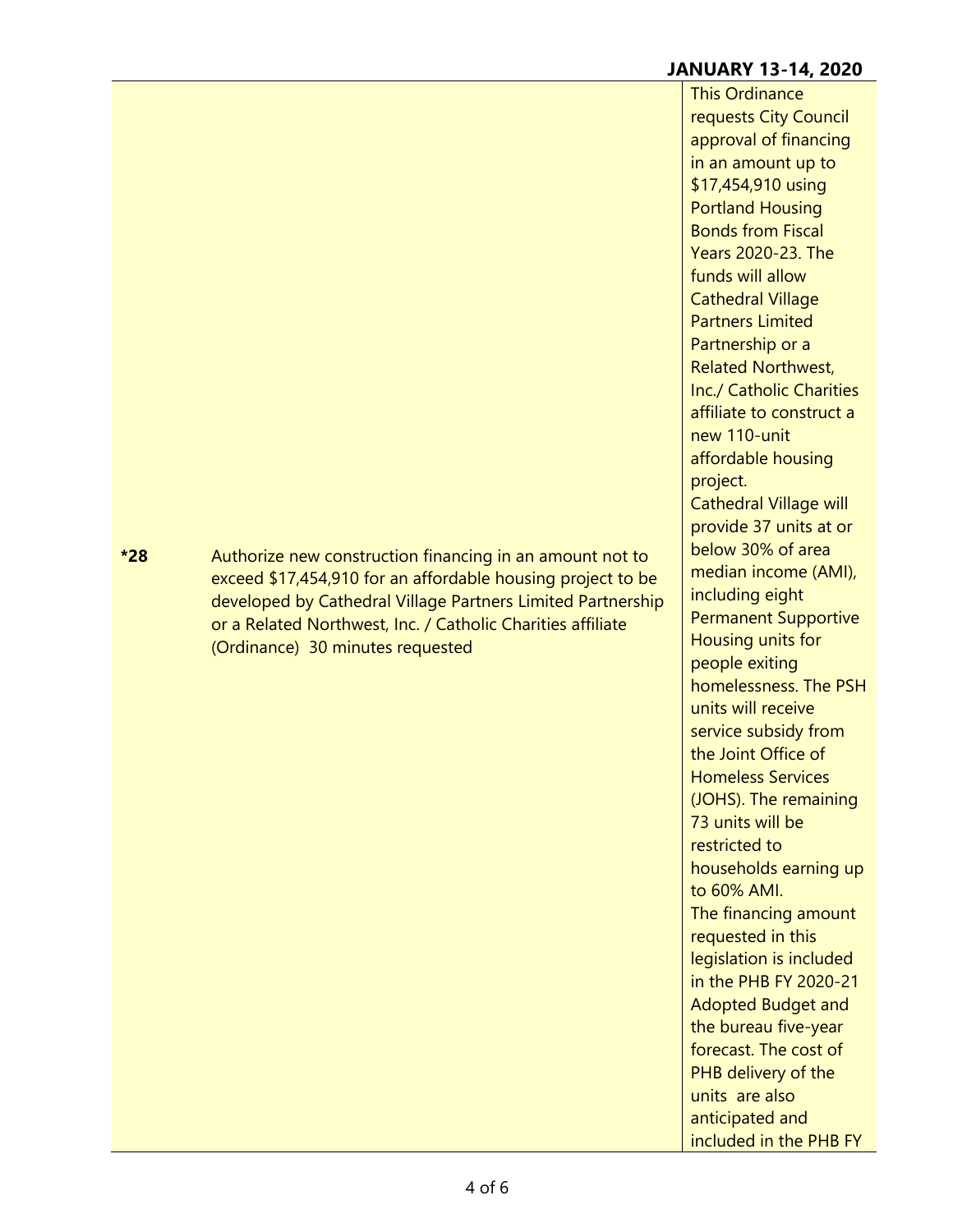|                                                                            |                                                                                                                                                                                                                                                                          | 2020-21 Adopted<br><b>Budget and covered in</b><br>the Program Delivery<br>Fee. The Project is<br>applying and qualifies<br>for System<br><b>Development Charge</b><br>(SDC) waivers, which<br>collectively total an<br>estimated \$1,867,968<br>in foregone City<br>revenue. |
|----------------------------------------------------------------------------|--------------------------------------------------------------------------------------------------------------------------------------------------------------------------------------------------------------------------------------------------------------------------|-------------------------------------------------------------------------------------------------------------------------------------------------------------------------------------------------------------------------------------------------------------------------------|
|                                                                            | <b>Commissioner Mingus Mapps</b>                                                                                                                                                                                                                                         |                                                                                                                                                                                                                                                                               |
|                                                                            | <b>Bureau of Environmental Services</b>                                                                                                                                                                                                                                  |                                                                                                                                                                                                                                                                               |
| 29                                                                         | Authorize a competitive solicitation and contract with the<br>lowest responsible bidder and provide payment for<br>construction of the NW Portland Sanitary Sewer Extensions<br>Project No. E11128, for an estimated amount of \$1,020,000<br>(Second Reading Agenda 15) | The bureau's<br>confidence level in the<br>estimated cost of<br>\$1,020,000 is optimal.<br>Funds are available in<br>BES's FY 2020-21<br>budget in the Sewer<br><b>System Operating</b><br>Fund and will also be<br>requested in the FY<br>2021-22 budget.                    |
|                                                                            | <u>WEDNESDAY, 2:00 PM, JANUARY 13, 2021</u>                                                                                                                                                                                                                              |                                                                                                                                                                                                                                                                               |
| DUE TO LACK OF AGENDA THERE WILL BE<br><b>NO WEDNESDAY 2:00 PM MEETING</b> |                                                                                                                                                                                                                                                                          |                                                                                                                                                                                                                                                                               |
|                                                                            | <u>THURSDAY, 2:00 PM, JANUARY 14, 2021</u>                                                                                                                                                                                                                               |                                                                                                                                                                                                                                                                               |